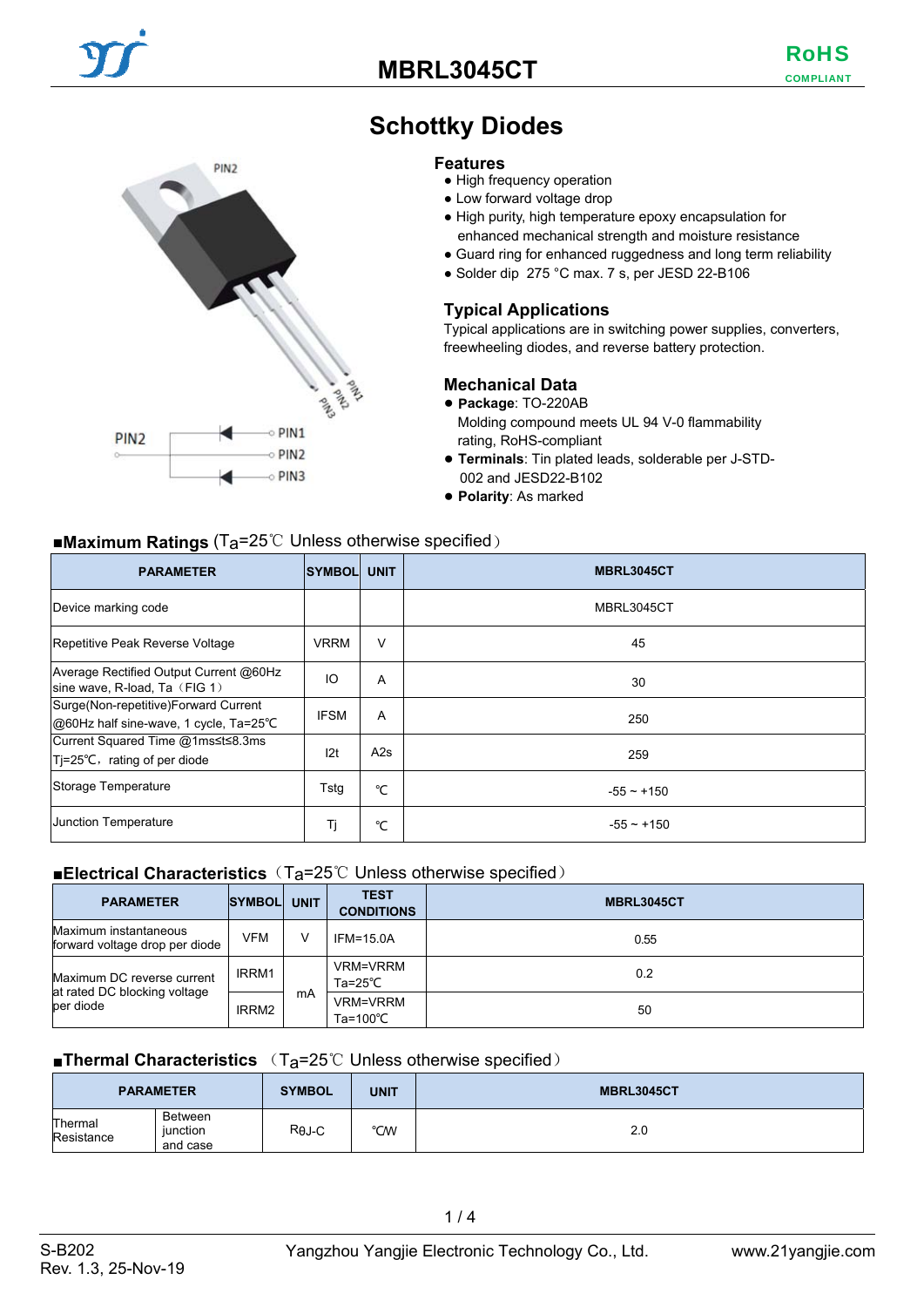

# **MBRL3045CT**

### ■**Ordering Information** (Example)

| <b>PREFERED P/N</b> | UNIT WEIGHT(g)  | <b>MINIIMUM</b><br><b>PACKAGE(pcs)</b> | <b>INNER BOX</b><br><b>QUANTITY(pcs)</b> | <b>OUTER CARTON</b><br><b>QUANTITY(pcs)</b> | <b>DELIVERY MODE</b> |
|---------------------|-----------------|----------------------------------------|------------------------------------------|---------------------------------------------|----------------------|
| MBRL3045CT          | Approximate 1.9 | 50                                     | 1000                                     | 5000                                        | Tube                 |

### ■**Characteristics** (Typical)



### **FIG2:Surge Forward Current Capability**



#### **FIG3: Forward Voltage**





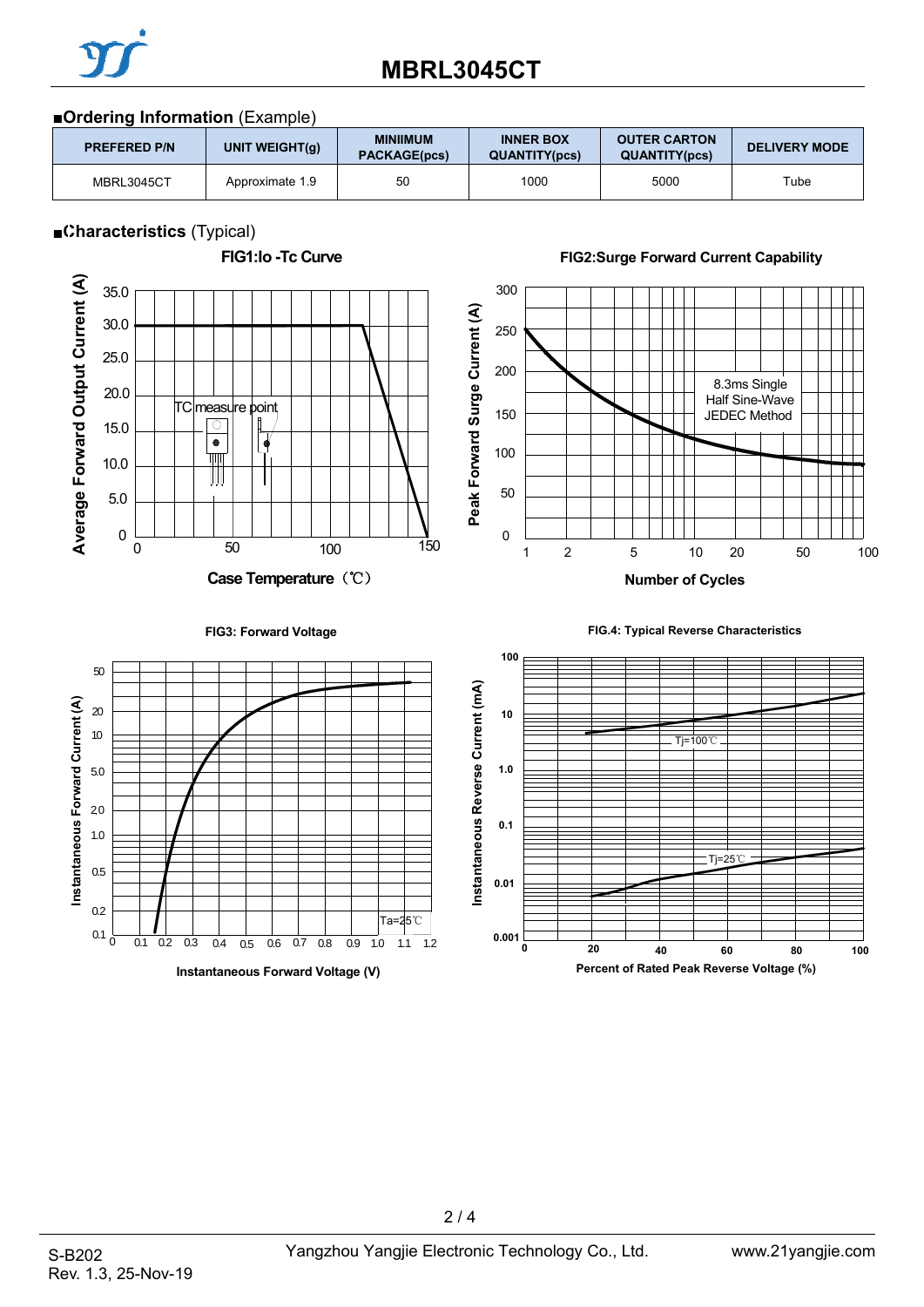## ■**Outline Dimensions**



| <b>TO-220AB</b> |       |       |  |  |
|-----------------|-------|-------|--|--|
| Dim             | Min   | Max   |  |  |
| A               | 9.5   | 10.9  |  |  |
| B               | 2.22  | 3.27  |  |  |
| C               | 3.34  | 4.31  |  |  |
| D               | 14.5  | 15.5  |  |  |
| E               | 3.16  | 4.46  |  |  |
| F               | 0.28  | 0.64  |  |  |
| G               | 0.68  | 0.94  |  |  |
| н               | 13.06 | 14.62 |  |  |
|                 | 2.01  | 3.07  |  |  |
| J               | 4.04  | 5.1   |  |  |
| K               | 1.14  | 1.4   |  |  |
|                 | 2.14  | 3.19  |  |  |

3 / 4